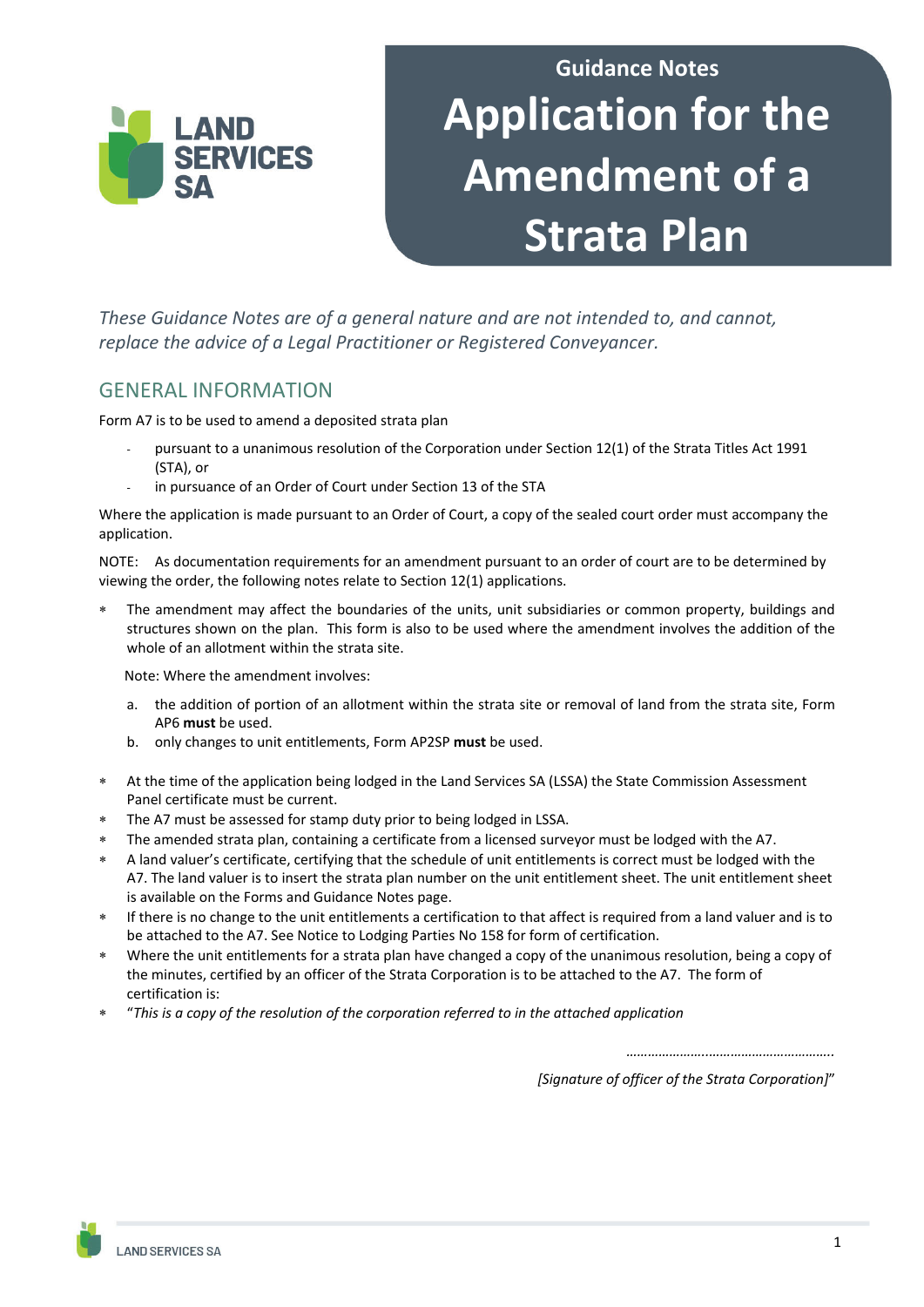- If the name of a consenting party or the registered proprietor of a unit affected by amendment has altered an application amending their name should precede the A7, if applicable. Whereas a planning condition for the amendment, an easement is to be:
- Created, a grant of easement must be lodged in series with and after this document.
- Varied or extinguished pursuant to section 90B of the Real Property Act 1886, the Registrar-General will accept this document, with some modifications, as the approved form for the variation or extinguishment.
- Persons required to consent to the amendment must complete the form approved for that purpose, the A7 consent form. Any completed consent forms are to be attached to the A7 form with the page(s) numbered so as to be part of the A7 form.
- Each page must be numbered consecutively, e.g. 1 of 10, 2 of 10.
- All handwriting must be in permanent, dense, rapid drying black or blue ink.
- Each page must be printed double-sided, where possible.

## EXPLANATION OF FORM

#### **Heading**

If the application is not being lodged pursuant to an Order of Court cross through Section 13.

### Land Description

Include reference to all titles (e.g. Whole of the land in CT Volume … Folio….) affected by the amendment including for those outside of the strata plan affected by any extinguishment or variation of an existing easement or by any additional encroachment.

## Application to Registrar-General

Insert the number of the Strata Corporation and the corporation's postal address.

**Note:** Any change of address for the strata site must be authorised by the local government authority either by inclusion in the accompanying land division certificate or by letter attached to the application signed by an authorised office of the authority.

- Insert the required information in (1) and strike through the inapplicable.
- Strike through (2) where there is no change to the unit entitlements.
- If the Strata Corporation is making the application under section 12 of the STA strike through (4).
- If the amendment is pursuant to an Order of Court strike through (3) and insert the relevant information in (4).

## Schedule of Mode of Issue

Insert the relevant details for all of the new titles being issued as a consequence of the amendment.

#### Parcel Identifier/CT reference

Insert the land description for all new titles being issued e.g. Common Property, CT 5678/23.

#### Full name, address and mode of holding

Show the full name, address and mode of holding (if required) of the proprietor(s) for the titles to be issued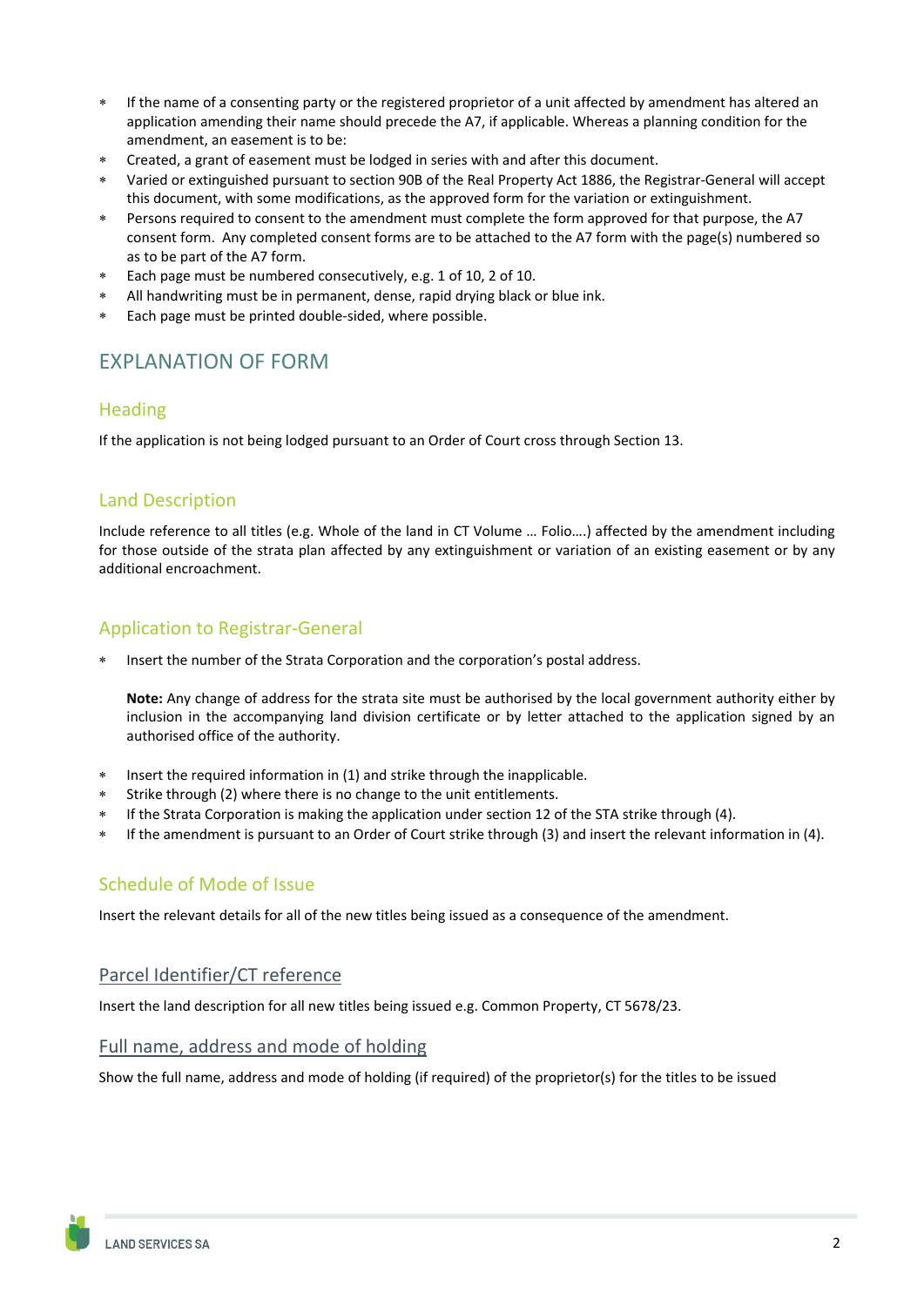## Execution by Strata Corporation

To be dated.

Strata Corporation to affix their common seal (e.g. Strata Corporation No. 1234 Inc.)

## Consent to the Amendment of a Deposited Strata Plan

Persons who must consent include:

- a. Registered interests in the units or common property affected by the amendment or changes to unit entitlements.
- b. Registered proprietor and registered interests of any title affected by the variation/extinguishment of an easement.
- c. Registered proprietor of any title affected by an encroachment other that over land under the care and control of the local council.

#### Consenting party

Show consenting party's full name, including if a company their ACN or ABN, and their address.

### Nature of estate or interest held

State the nature of the estate or interest held (i.e. Registered proprietor of CT, Mortgagee etc)

#### Statement of Effect on estates or interests of consenting parties

- Insert Interest affected (e.g. CT 5678/23, M 34567812, L 6785892, etc.)
- There is no requirement for an encumbrancee1 to state the effect on their interest as the pre-printed statement "adjusted in accordance with Section 12(5) and (5a) of the Strata Titles Act 1988" operates to adjust those interests automatically. Encumbrances that adjust automatically by operation of the Act include mortgages, encumbrances, leases2 (only if over whole of a unit), liens and caveats.
- Specific adjustment statements must be made in relation to leases over portion, easements and statutory encumbrances. See Notice to Lodging Parties No 158 for adjustment of statutory encumbrances (e.g. Land Management Agreement) as additional certification is required.
- Where required the effect on the interest to be shown, e.g. Variation of easement (TG12369872) to the position marked C on SP 12345.
- Insert Consideration/Value for Stamp Duty purposes.

#### Consent to amendment

 $In (1):$ 

- insert the number of the strata plan being amended in (a).
- If there is no change to the schedule of unit entitlements, cross through (b).

Must be dated.

- 1. See Section 3 of the Strata Titles Act 1988
- 2. Where a lease that covers portion of a unit is to be extended the consent from the lessee and lessor is required and the relevant statement shown on the consent forms.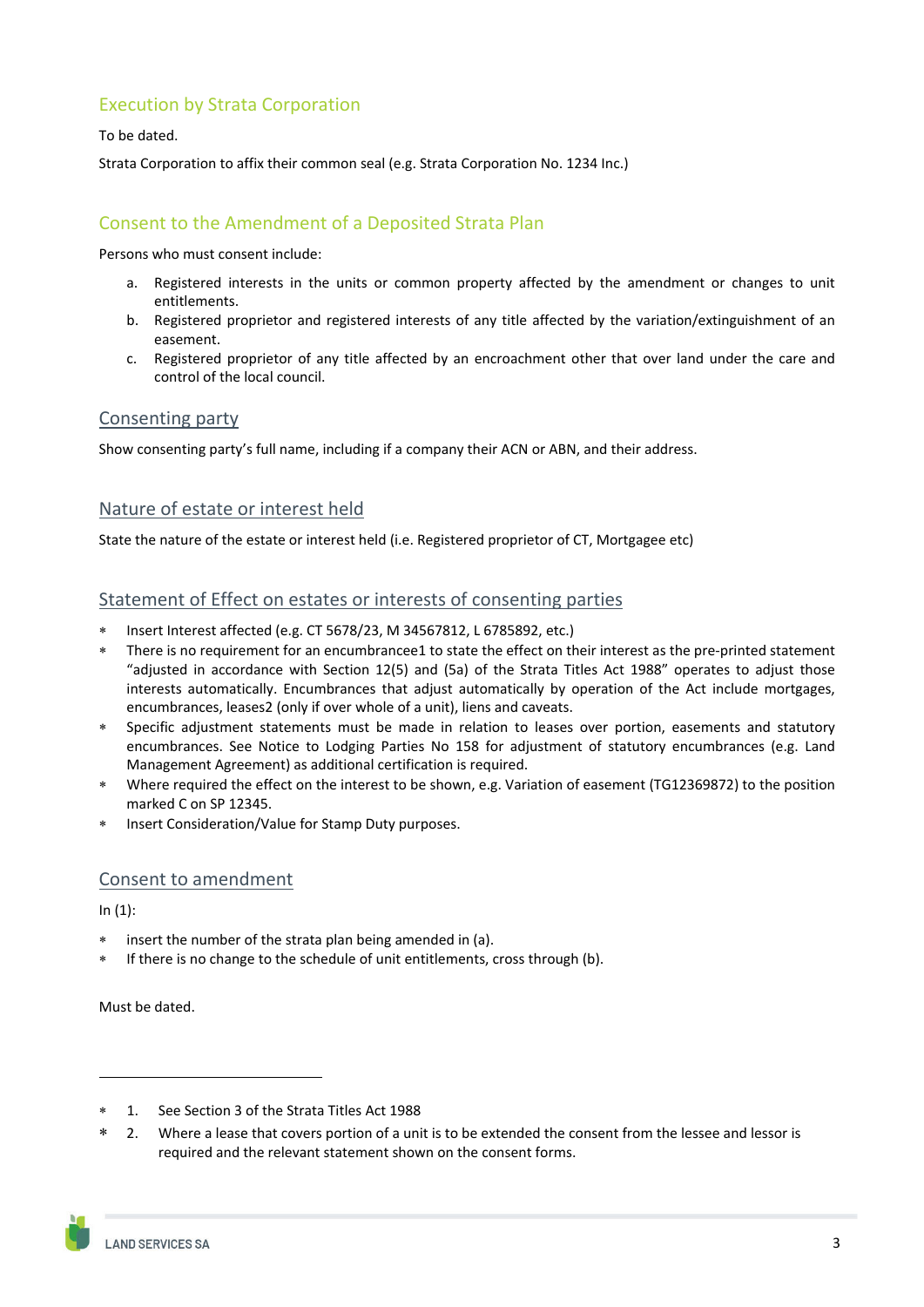## Execution by consenting party

If the consenting party is a natural person who is signing in his or her own right, he or she must sign his or her usual signature in the place indicated on the form. A different format must be used where a person is not signing in his or her own right (e.g. He or she is signing as attorney for the consenting party.)

Pursuant to Section 267 of the Real Property Act 1886 (RPA), the witness to consenting party's execution must be an adult (aged 18 years or over) who knows the consenting party personally or has satisfied him or herself as to the identity of the consenting party. The witness cannot be a party to the instrument. The witness must sign his or her name and print his or her full print, address and business hours telephone number legibly beneath their signature.

Pursuant to Section 268 of the RPA, a witness is guilty of an offence if he or she does not know the person executing the instrument personally and has no reasonable ground on which to be satisfied as to the person's identity, OR knows or has reasonable grounds for suspecting that the person signing the instrument is not a party to the instrument or does not have the authority to sign on behalf of the party.

Maximum Penalty - \$5,000 or 1 year imprisonment.

If the consenting party is a body corporate it may execute in any manner permitted by law.

# **CERTIFICATION**

Any inapplicable certification statement(s) must be deleted.

Certification statements must be made by the Certifier, being one of the following:

- a. A legal practitioner
- b. A registered conveyancer
- c. If the applicant is not represented by a legal practitioner or registered conveyancer the applicant (i.e. selfrepresented party)
- d. If a party to an instrument is not represented by a legal practitioner or registered conveyancer that party (i.e. self-represented party)

All 3 certifications shown on the A7 Form apply where the Certifier is a registered conveyancer or legal practitioner.

The first listed certification does not apply where the Certifier is a self-represented party. Self-represented parties are only required to make certifications relating to retaining evidence to support the registry instrument or document and ensuring the registry instrument or document is correct and compliant with relevant legislation and any prescribed requirement.

Note: - An attorney or a body corporate cannot make certification statements.

The Registrar-General's Verification of Identity and Verification of Authority requirements must always be complied with.

Penalties of up to \$10,000 or 2 years imprisonment apply, where a Certifier provides a false certification under section 273(1) of the *Real Property Act <sup>1886</sup>*

# SUPPORTING DOCUMENTATION LODGED WITH APPLICATION

Insert reference to supporting documentation that is required to be lodged with the application e.g. unit entitlement sheet, copy of unanimous resolution